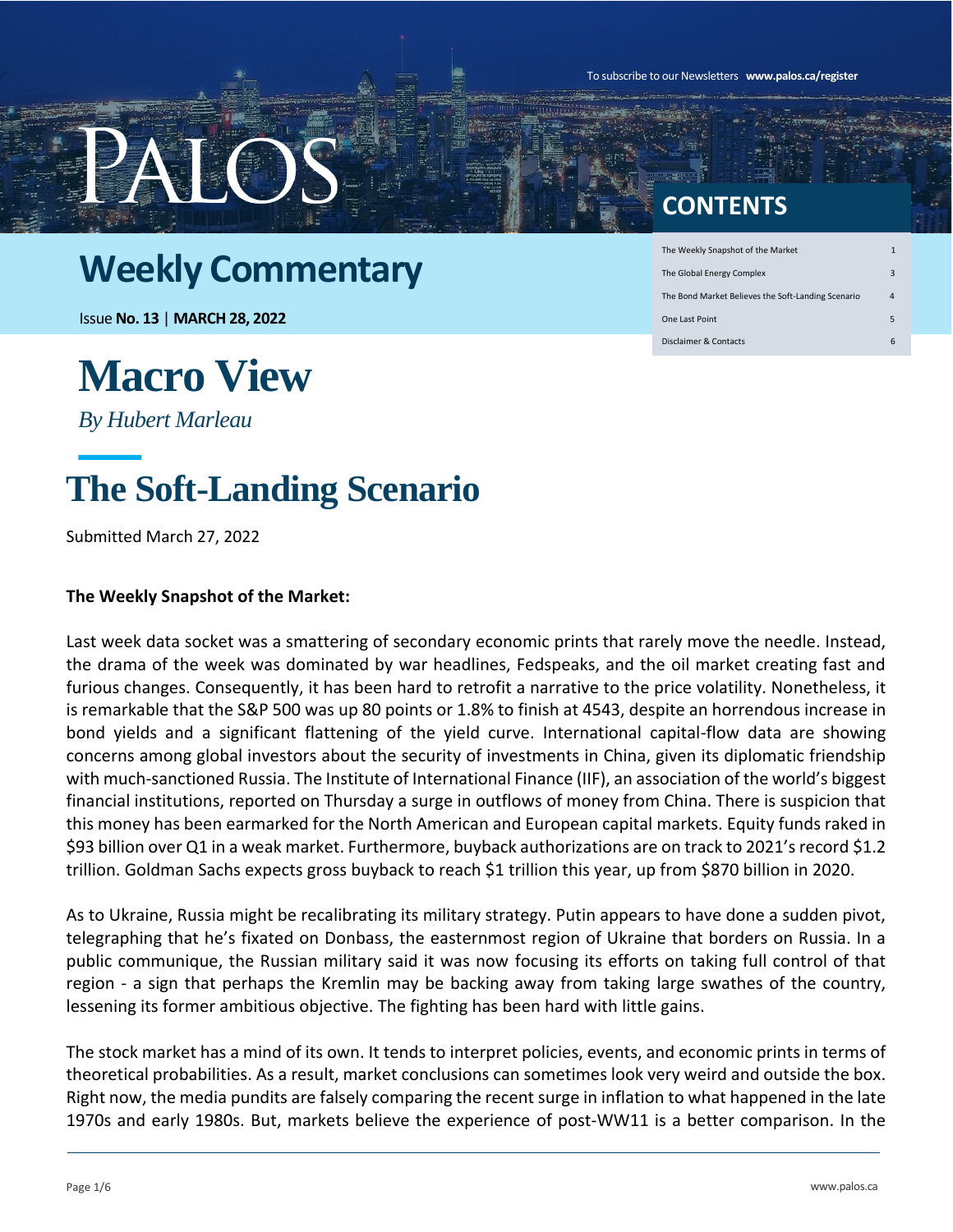

*By Hubert Marleau*

meantime, the Federal Reserve's latest hawkish pivot has been welcomed with open arms by equity traders, who were being far more fearful before the hiking cycle started than they are now; until Russia threw a monkey wrench in the marketplace. So far, however, global economic activity has held up fairly well since the start of the war in Ukraine, showing welcome resiliency. The S&P Global/CIPS composite PMI only edged down slightly from an eight-month high of 59.9 in February to 59.7 in March versus a consensus of 57.8.

Scott Minerd, Guggenheim's global chief investment officer, believes that a more appropriate corollary from history is the 1946-1948 inflationary period, which averaged an annual rate of around 10%. The post-World War 11 inflationary episode was subjected to serious supply shortages, surging demand for consumer goods, and benefited from very high levels of personal savings. History shows that price increases slowed in 1948 and actually declined in 1949. Why? Here is a precis of his take:

Put simply, the dynamics between market economies and the financial markets never changes. Price movements are the prime force behind rising and falling demand and of supply, while the level of interest rate is an extra ingredient that helps the process. Meanwhile, monetary policy is what central banks use to get a desired equilibrium in a smoother and faster way than it would otherwise achieve. In accordance with conventional economic theory, the inflation episode of the late 1940s ended when the actions of the Fed allowed the invisible hand of the market to transition the forces of supply and demand from wartime to peacetime. Indeed, supply and demand ultimately came back in balance as pent-up demand subsided and supply came on board as profit margins boosted investments to raise production. During this adjustment period, the Fed pitched in by curbing bank credit growth and to a standstill. This normalization of monetary policy connection, led only to a very brief and mild recession because the excess savings generated during the War had acted as an economic cushion and liquidity booster. The latter prevented the stock market from falling into a protracted bear market. Instead, it initially stabilized and quickly resumed its upward trend in 1949.

It looks as if a similar pattern of normalization is unfolding. The current tightening cycle began in earnest in June 2021 as a reflection of the QE tapering, the expiration of temporary credit and liquidity facilities and the anticipation of the impending policy rate. In the 8-months ended February 2022, the money supply decelerated to an annual rate of 9.25% from annual rate of 30% during the onset of the pandemic. In the past three months, it decelerated significantly to 2.5%, a rate that was experienced from 2009 to 2019. A combination of rate hikes, elevated oil prices, replenishment of government deposits and balance sheet runoffs is bound to keep the annual pace of the money supply near 2.5% over the coming years.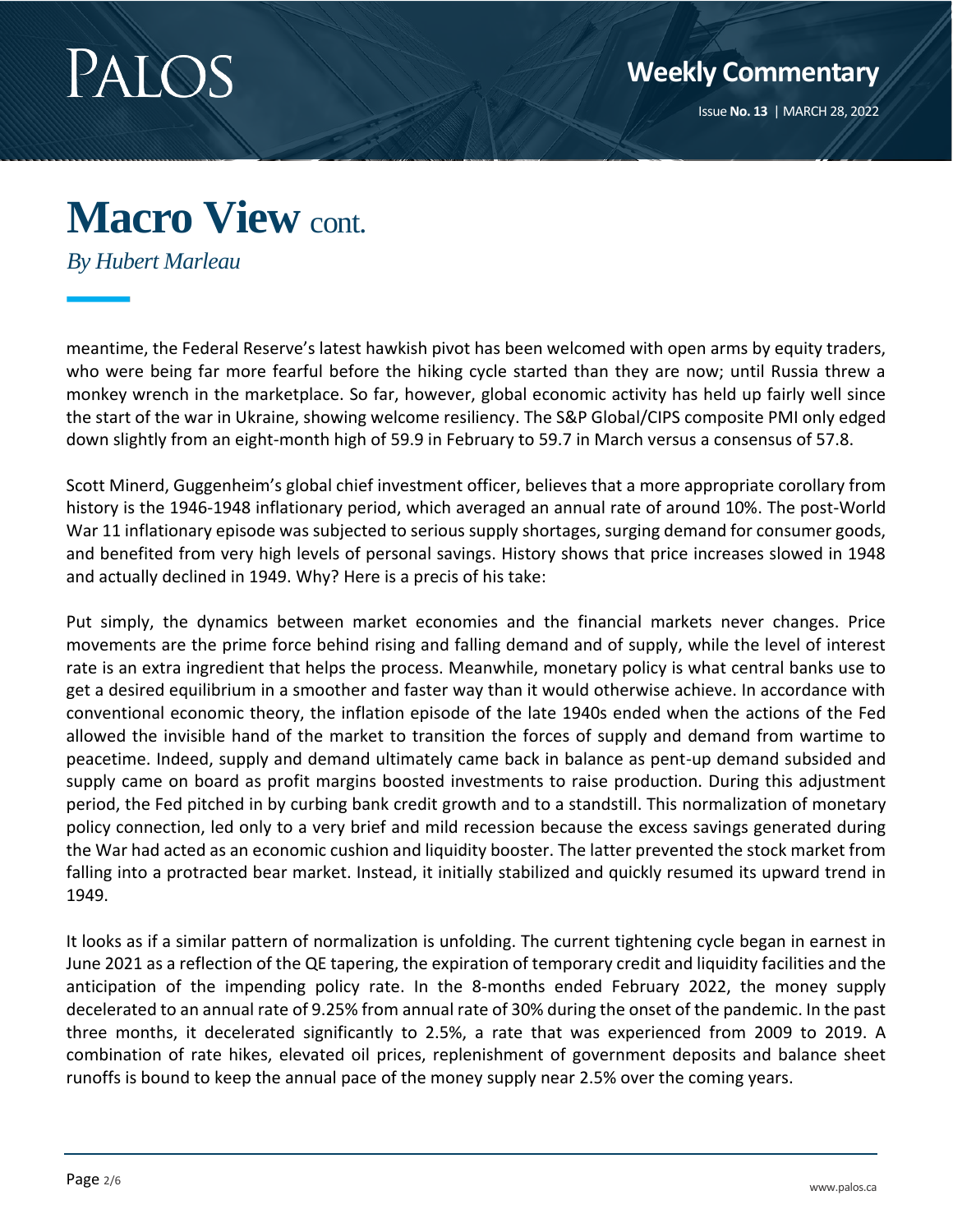

*By Hubert Marleau*

While the surge in gasoline prices will keep inflation close to 8.0% in March, medium-term inflationary expectations are well anchored. The bond market inflation expectation curve is calling for a rate of inflation of about 6.0% next year, but it is also projecting that it should fall to 2.2% by 2024. According to Capital Economics, which took into account factors like energy, reopening, shortages and cyclical effects, it thinks that inflation will fall sharply in the second half of 2022 and end up a snick above 2.0% in the early part of 2023. Similarly, Macro Strategy Partnership also shares the opinion that through demand destruction a collapse in inflation is pending.

#### **The Global Energy Complex:**

I should add that the path of oil prices will also play a role in whether we shall get a soft-landing or a hard one. Monetary policy is a blunt instrument, but oil is capable of surgical precision. With reason, oil is going to be expensive for a while longer, but the rise in its price will stop and may even fall. Ed Morse, head of the commodities team at Citi, is of that opinion. He projects that crude oil prices will fall to \$85 in Q3/2022, \$70 in Q4/2022, \$65 in Q1/2023 and end around \$55 in Q4/2023. Morse has made many correct contrarian calls in the past, therefore his projections could turn out to be right. As reported in the FT, he rested his case on 4 planks:

Current high demand is evidence of a recovery, not secular strength in the economy; the demand surge is a return to normal after a deep recession rather than a precursor of sustained demand; the hydrocarbon-intensity of the global economy is declining in a straight line; and rising demand is concentrated in jet fuel and petrochemical feedstocks.

The war in Ukraine is unlikely to disrupt supply as much as the markets expect. There are still buyers for Russian oil, which is selling at a \$30 discount. Ships are loading oil, and there is enough tanker filling capacity for Russian oil to find a way to market one way or another. FT's Ed Luce made the point that more than half of the world's population did not join the UN resolution condemning Putin's war on Ukraine.

In the meantime, U.S. shale fields are going to produce more than the market expects. Private equity sponsors are pouring big money into the sector, and want the high cash flow that shale is currently generating. The North American drill rig count is accelerating.

Producers around the world are responding to higher prices with production. Canada, Guyana, Brazil, Argentina and Venezuela are signaling increased output.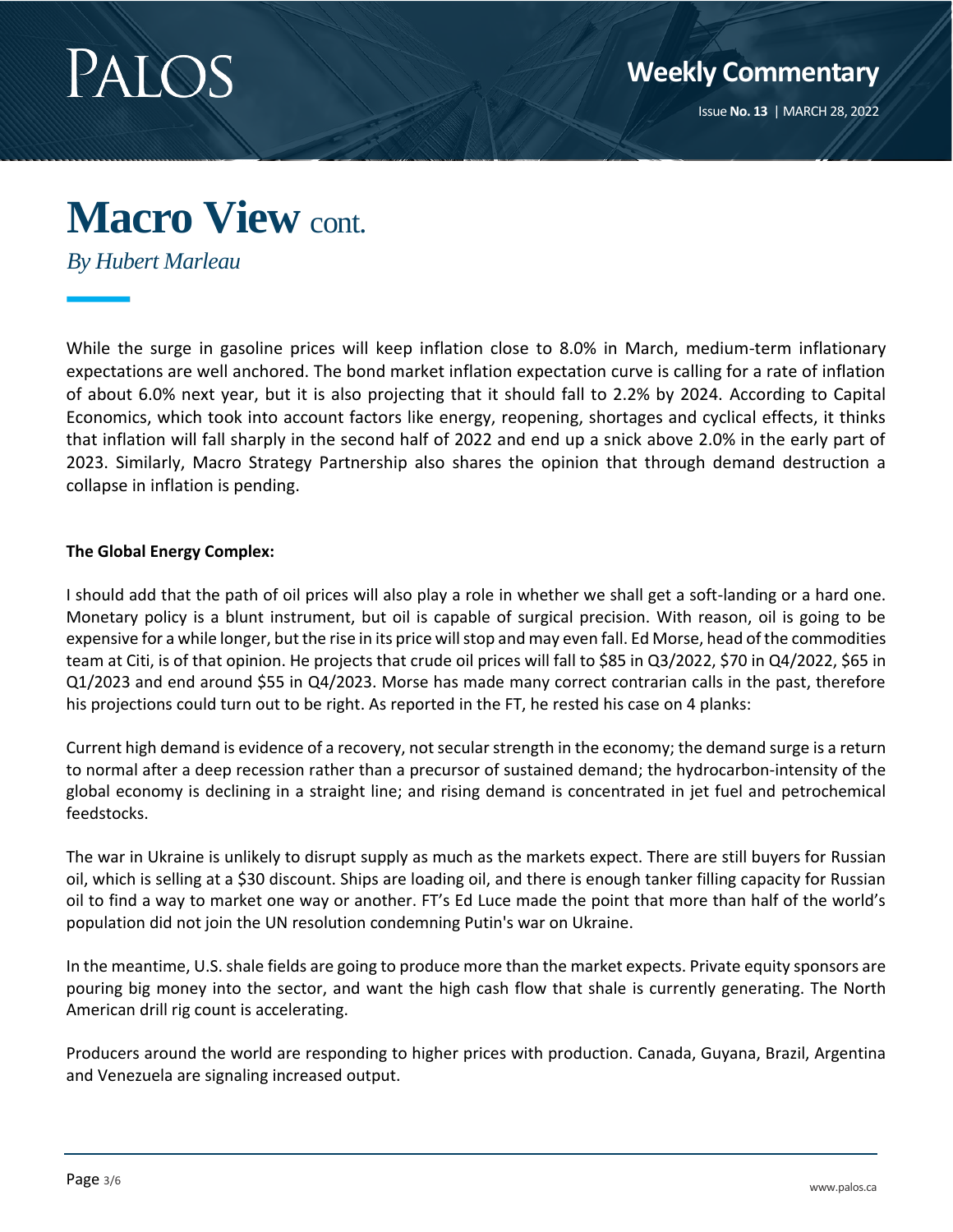

*By Hubert Marleau*

Morse's opinion may gain some respect from oil traders from hereon as the International Energy Association (IEA) issued a 10-Point Plan to cut oil Use that would save 2.7m bpd within the next

4 months relative to current levels in the advanced economies. The measures range from reducing speed limits on highways to car sharing. The report made a variety of suggestions to put oil demand into a structural decline in the medium term.

Moreover, Germany is on the front line of the economic war with Russia and is therefore exposed to a perilous liability. Olaf Schulz, the German chancellor, is rushing to fix the situation. He is accepting US gas imports and plans to cut imports of Russian gas to zero within two years, stop buying Russian coal altogether by early summer, and halve oil imports from Russia within months.

#### **The Bond Market Believes the Soft-Landing Scenario:**

The bond market has bought into this narrative as it is betting that Powell will succeed in a soft landing. Randall Forsyth of the Barron's reminded his audience that, in 1994, the Fed was able to pull one of these off. It did so by decisively tightening monetary policy with a 25 basis-point increase, followed by a series of sharper-than-expected hikes of 50 basis points, culminating in a 75 basis-point move. In a nutshell, Powell's plan resembles the one that the Fed adopted just after WW11. By such means, the Fed should be able to follow through with a soft landing, followed by a 1950's productivity-style economy. The February data on business equipment investment encourages this idea: an 8% annual rate of increase is projected for Q1.

Thus the anticipated rate hikes will likely reach the tipping point -the neutral rate- sooner rather than later. In other words, the "Fed Put" is a Federal Funds Rate of 2.00%, which is only 162bps from here. Soft landings happen when the Fed moves its policy rate in a gradual and predictable manner to mimic a neutral rate, which in turn keeps the economy on an even keel. The expected performance of the money supply is far more likely to push inflation down than anything else. Look at it on a worldwide basis. High food and energy prices have changed the terms of trade dramatically and have invariably transferred money from one part of the global economy to another without output improvement, at a time when the % increase in the dollar value of the World Money Supply (WMS) is up 5.0% y/y but has only risen at an annual rate of 2.1% in the past 3 months.

Does this mean that a recession is imminent? The short answer is no. While it is true that inverted curves have foreshadowed recessions on several occasions, they invert on average 18 months prior to recessions. (Incidentally, the 2s10s curve has not yet inverted and the really important inversion, which is the yield difference between the 10-year note and 3-month bills, is a positive 185 bps.) While these observations are comforting, what matters even more is how the curve flattens and why it inverts. The 2-year note is driven by market expectations of where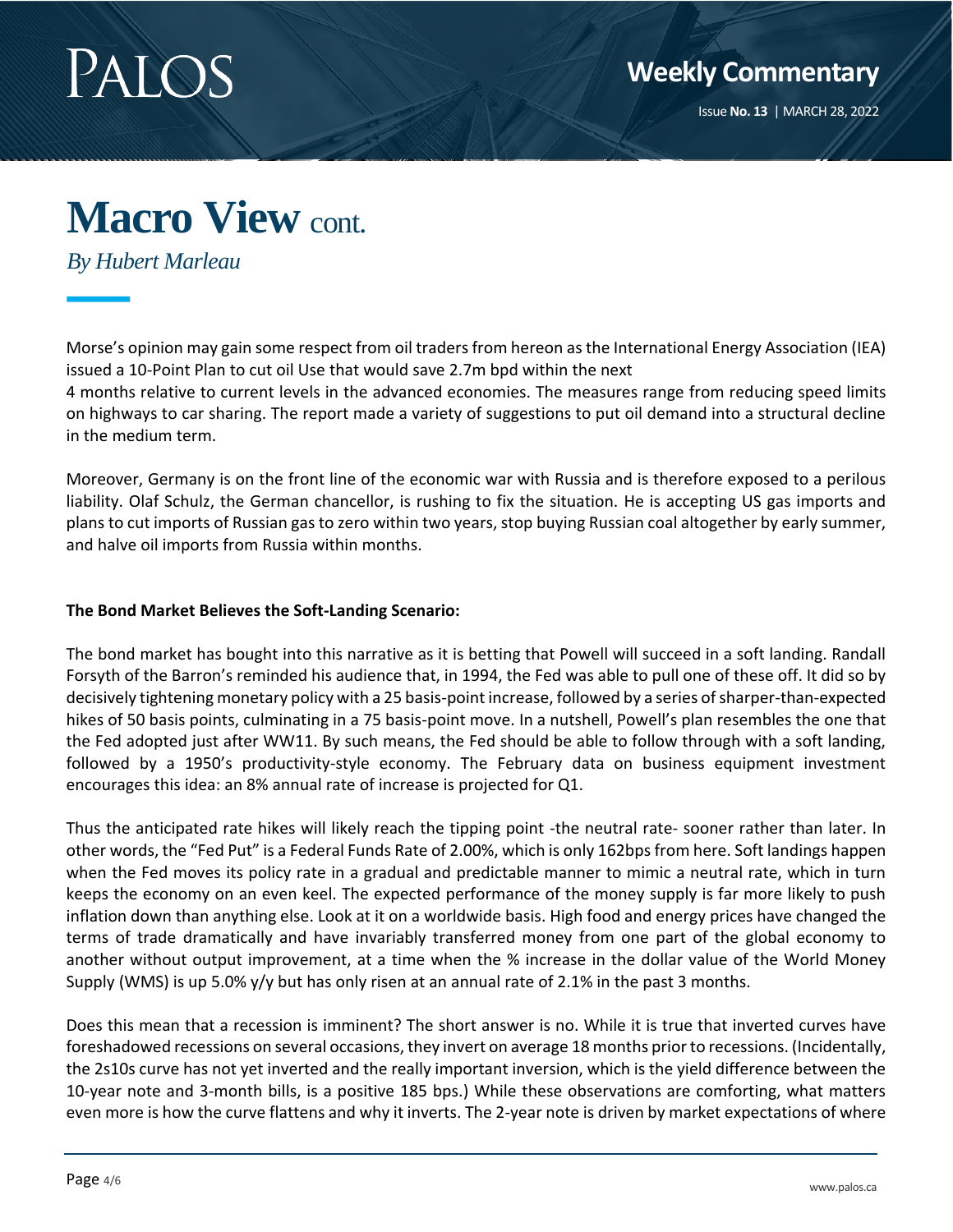

*By Hubert Marleau*

the policy rate is heading, while the 10-year bond is a function of long-term growth expectations. For example, if the yield curve is narrowing because yields on 2-year notes are rising, while those on 10-year bonds are also rising, as they have recently done, then it is not a cause to be alarmed. According to the BofA, the Fed hiking cycle and balance sheet drain are now priced in. "There is a limit to how much more can realistically be priced into the front end of the curve, given that traders are already braced for a half-point rate hike at the May meeting." Despite the monetary authorities' tough talk, the Fed would not want to be blamed for creating financial instability by delivering anything bigger than what is expected at this stage.

#### **One Last Point:**

While I strongly suspect, along with Larry Fink, CEO of BlackRock, that the magnitude of Russia's actions will play out for decades to come and mark a turning point in the world order of geopolitics, along with international trade and capital markets, it may turn macroeconomic trends to the West's favour. The decoupling from the Russia/China axis will beget a premium of safety and surety, but it will bring economics back home; reunite former allies in a tight knit; decrease dependencies; and rearrange the natural resource and manufacturing footprints. It will particularly benefit countries like Mexico, Canada, Brazil, the U.S. and even the E.U. and Southeast Asia. This should result in massive amounts of business investment, infrastructure spending, and more on-shore industrial output. One may think that de-globalization will be neither a cheap or easy way to protect one's economy, but the resulting productivity should make it a worthwhile endeavour.

Follow us on LinkedIn: